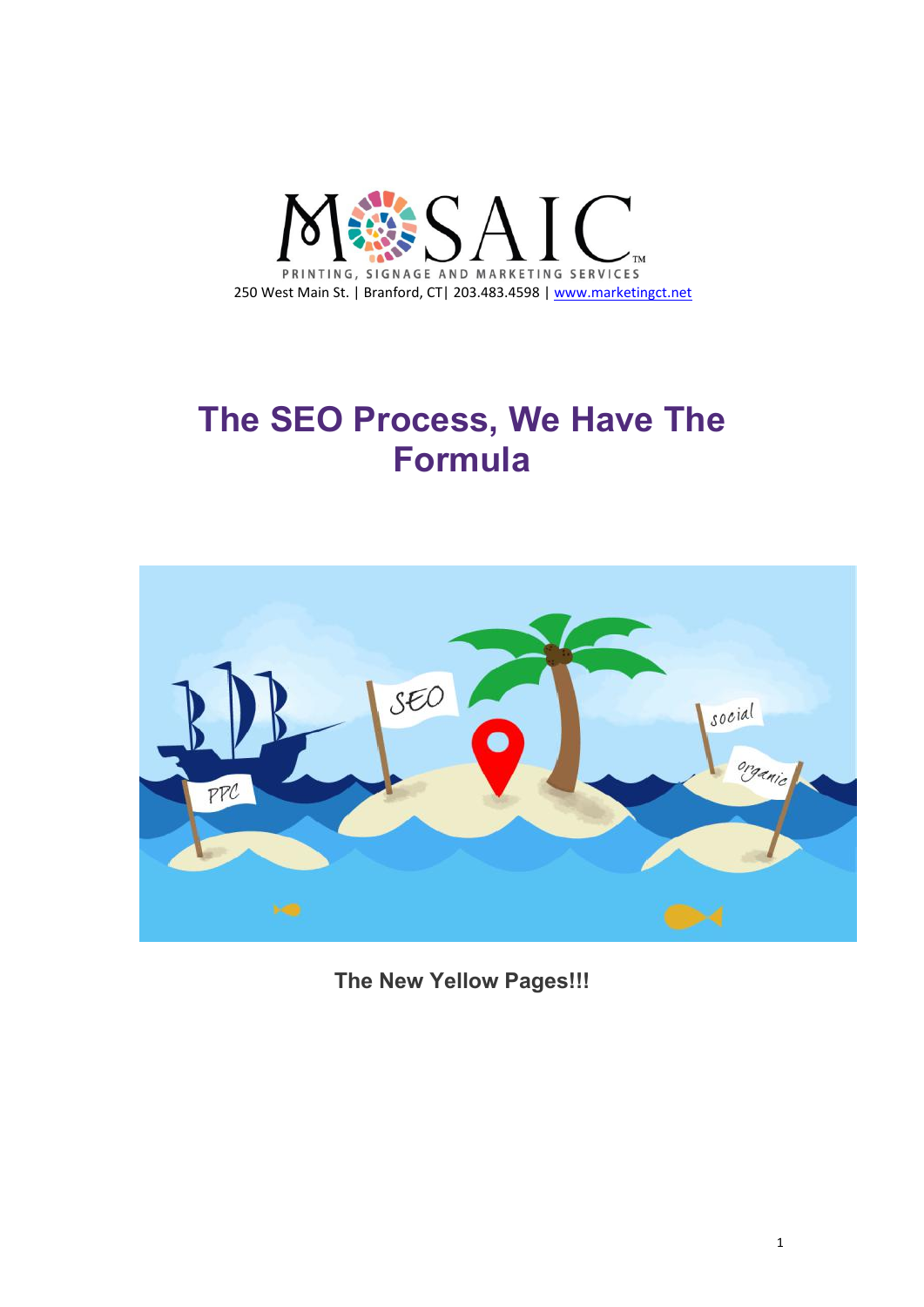## **Search engine [optimization](https://www.marketingct.net/strategic-market-planning) (SEO)**

As an Internet marketing strategy, SEO considers how search engines work, what people search for, the actual search terms or keywords typed into search engines and which search engines are preferred by their targeted audience.

Optimizing a website may involve editing its content, HTML and associated coding to both increase its relevance to specific keywords and to remove barriers to the indexing activities of search engines.

Promoting a site to increase the number of backlinks, or inbound links, is another SEO tactic.

Is the process of affecting the visibility of a website or a web page in a search engine's "natural" or unpaid ("organic") search results.

In general, the earlier (or higher ranked on the search results page), and more frequently a site appears in the search results list, the more visitors it will receive from the search engine's users.

SEO may target different kinds of search, including image search, local search, video search, academic search, news search and industry-specific vertical search engines.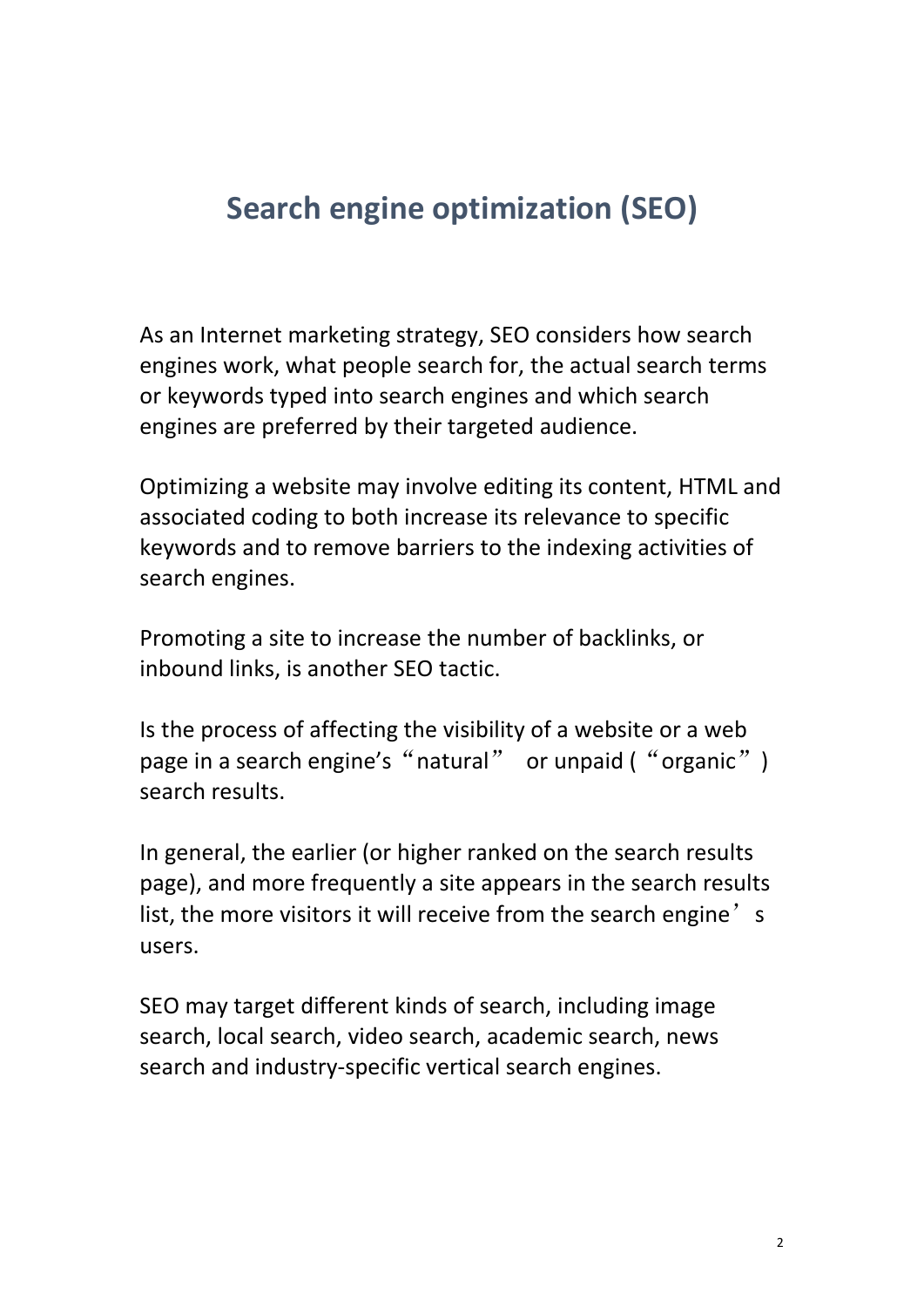

**"Data shows that people click the organic links eight times more as compared to the paid links on the**

**same search results page.So, organic links have an 80% better click-through-rate than paid links."**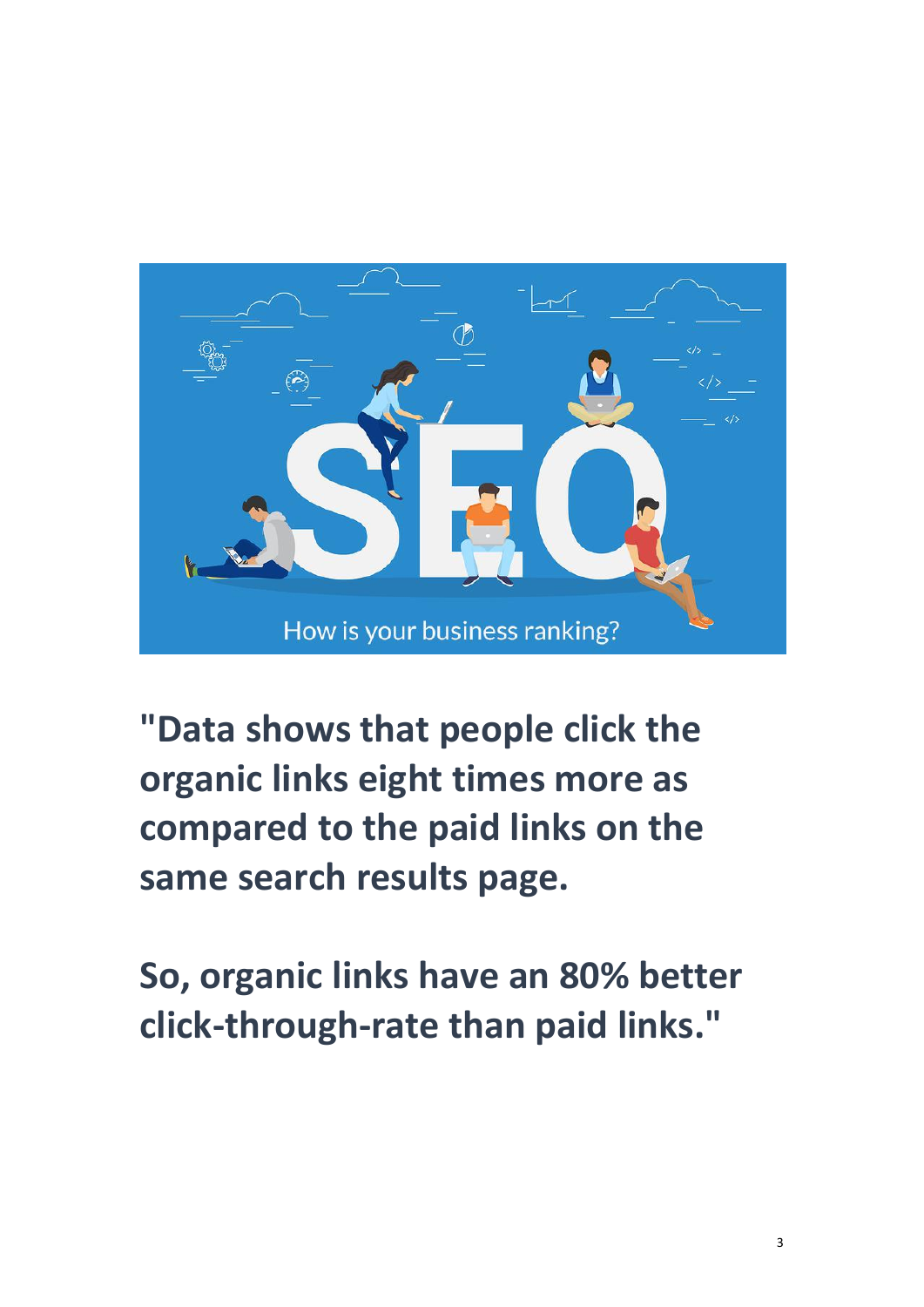

**Three Step Process!!**

#### **MAJOR ACTIVITIES WE PERFORM FOR SEO**

The Strategy Meeting:

Before we even get to step one of the SEO Process we will meet with you to discuss your goals for SEO. We will baseline your current web site which will enable us to see the progress we are making.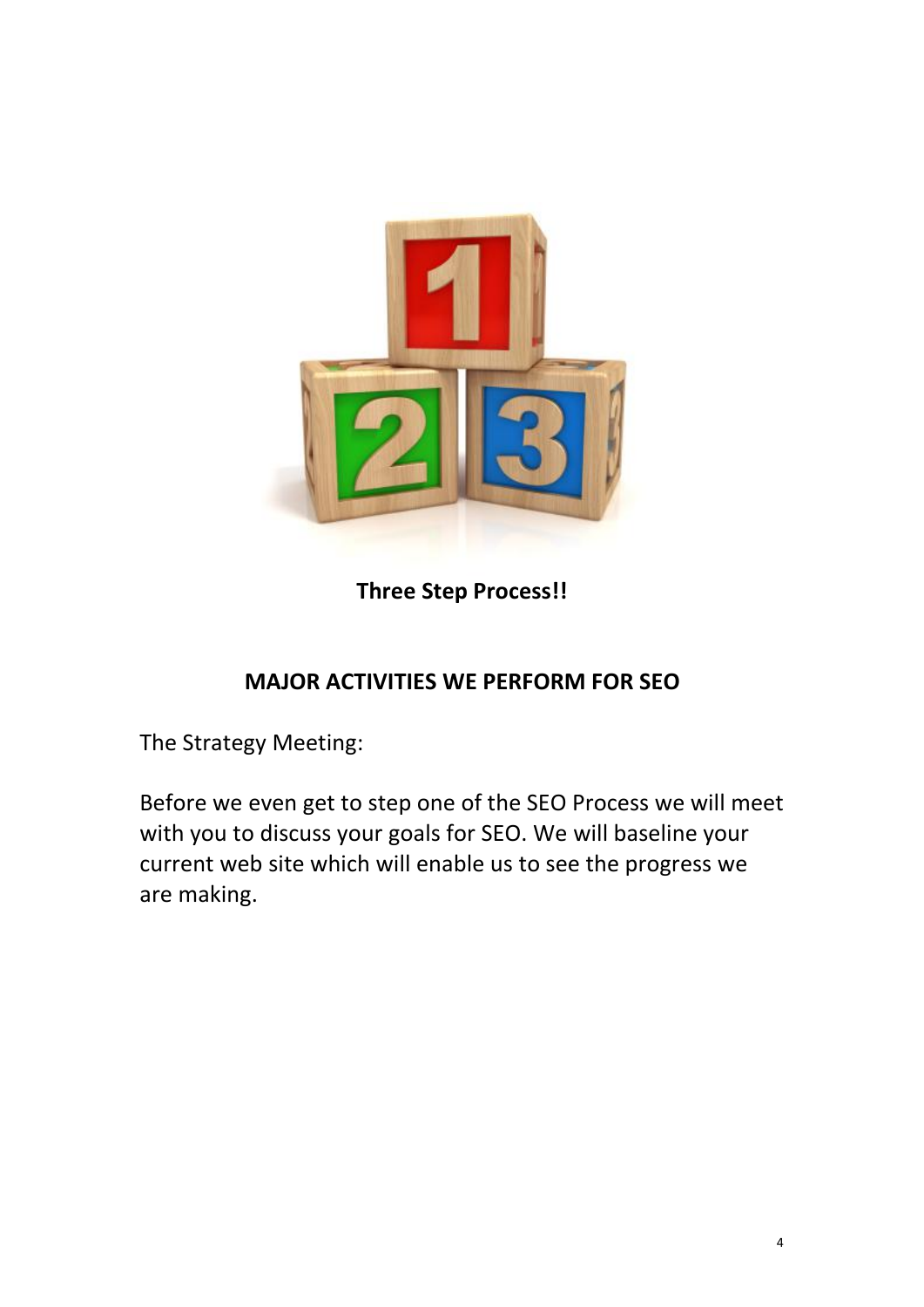

#### **#1 Keyword Research**

We review and recommend enhancement for: Keyword research is a practice used by search engine optimization professionals to find and research actual search terms people enter into the search engines when conducting a search. Search engine optimization professionals research keywords in order to achieve better rankings in their desired keywords.

Title and Meta tag creation/ optimization  $-$  Metas and page titles must be unique and correspond with the content on the page, with the chosen keywords infused. We insure that this is the case for the selected pages.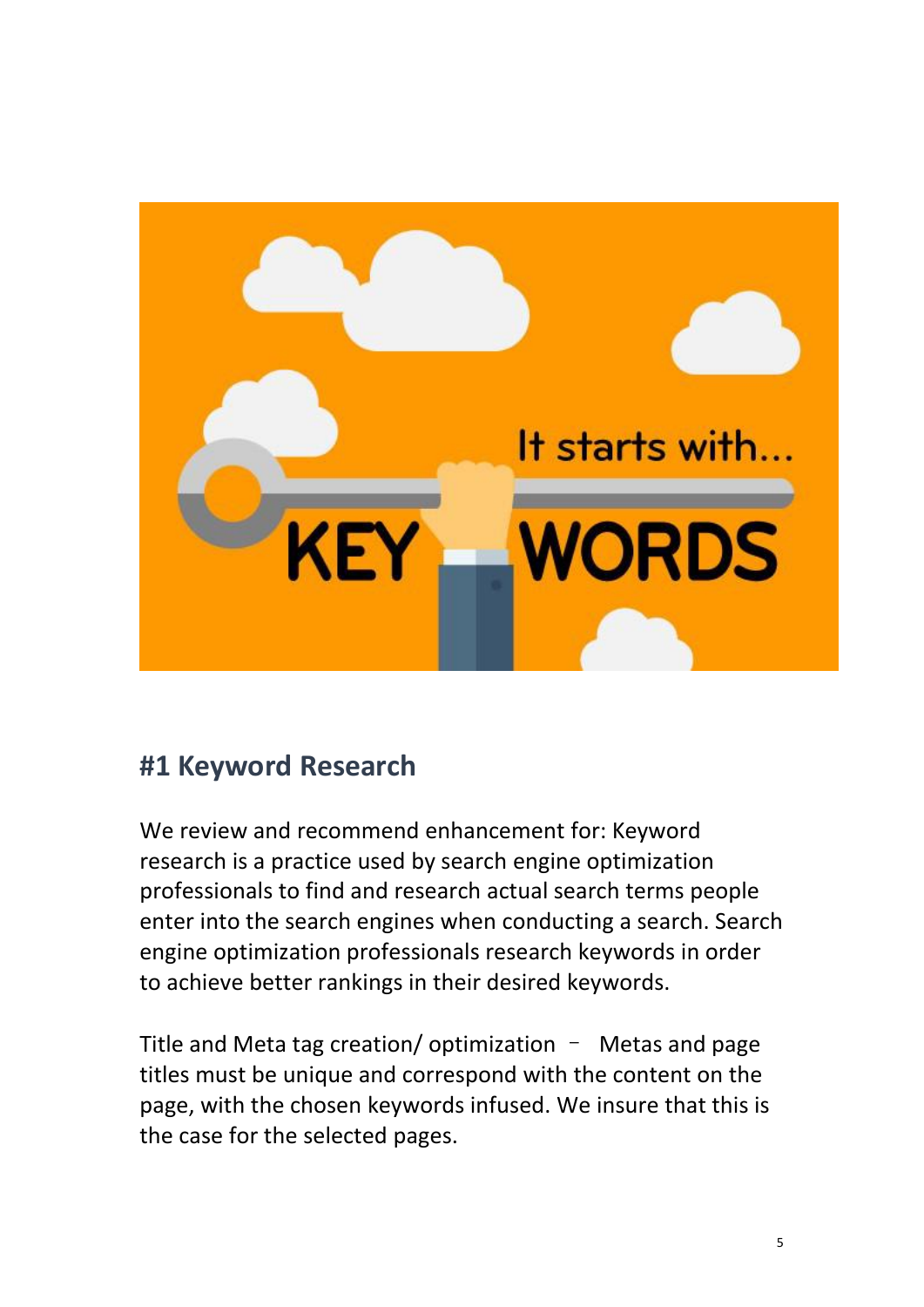

## **#2 On Page SEO**

We review and recommend enhancement for On Page SEO.

If designing a new website, you have the advantage to factoring in on page SEO optimizations at the onset of your web design. If you already have a website, these optimizations can be made in a series of small modifications, that when done together, can significantly increase natural search traffic.

Optimizing your website for "Organic" SEO strategy for your online campaign and relates to our internal process of preparing a website to be more easily searched and indexed by Google and the major search engines. This often means making changes to a website to make it more search engine friendly.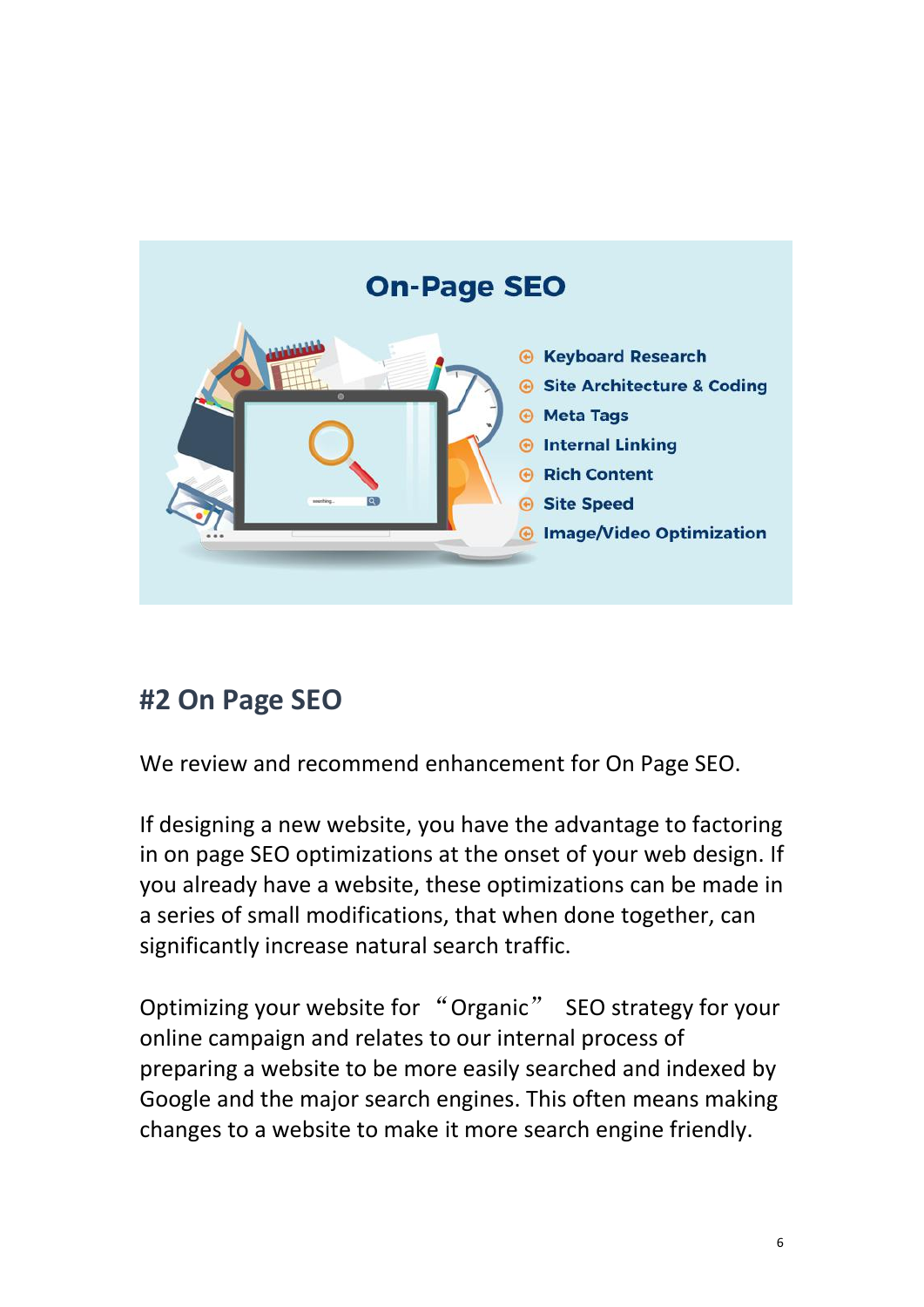We insure that the keywords we are targeting are infused throughout the website so as Google's robots and spiders crawl the site from time to time in search of relevancy, they will value the site more highly and therefore begin moving it forward in their search results. Our high level On Page SEO services also encompass making any corrections and repairs needed on the site to minimize any and all obstacles (Ex: improper meta and title tags, broken pages and links etc.) that may hinder a high ranking result.

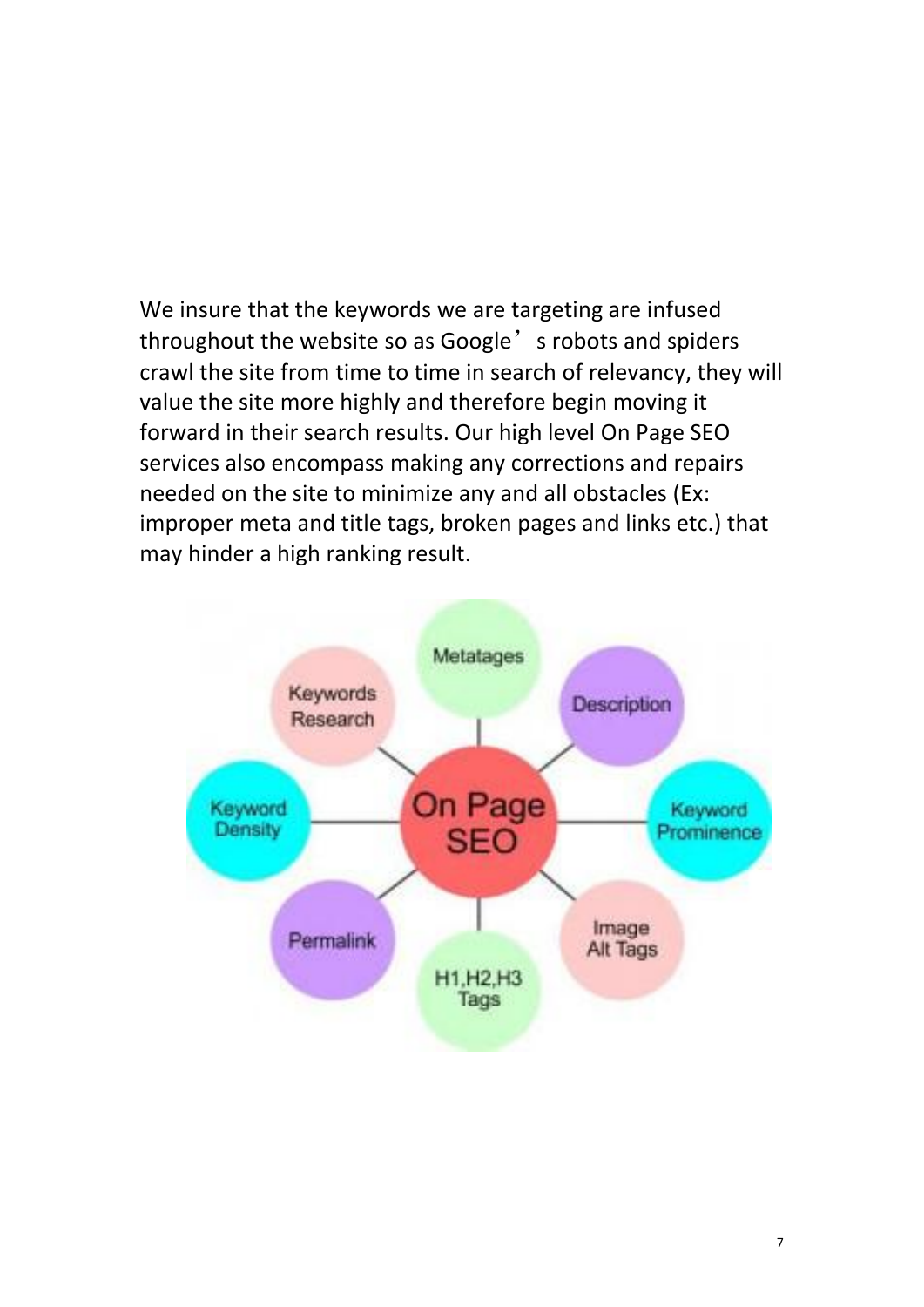

### **#3 Off Page SEO**

Off Page SEO refers actions made outside of your pages to increase natural search traffic. For Google and other popular search engines, Off Page SEO has a significant impact on your sites positioning in search results relevant to your key words.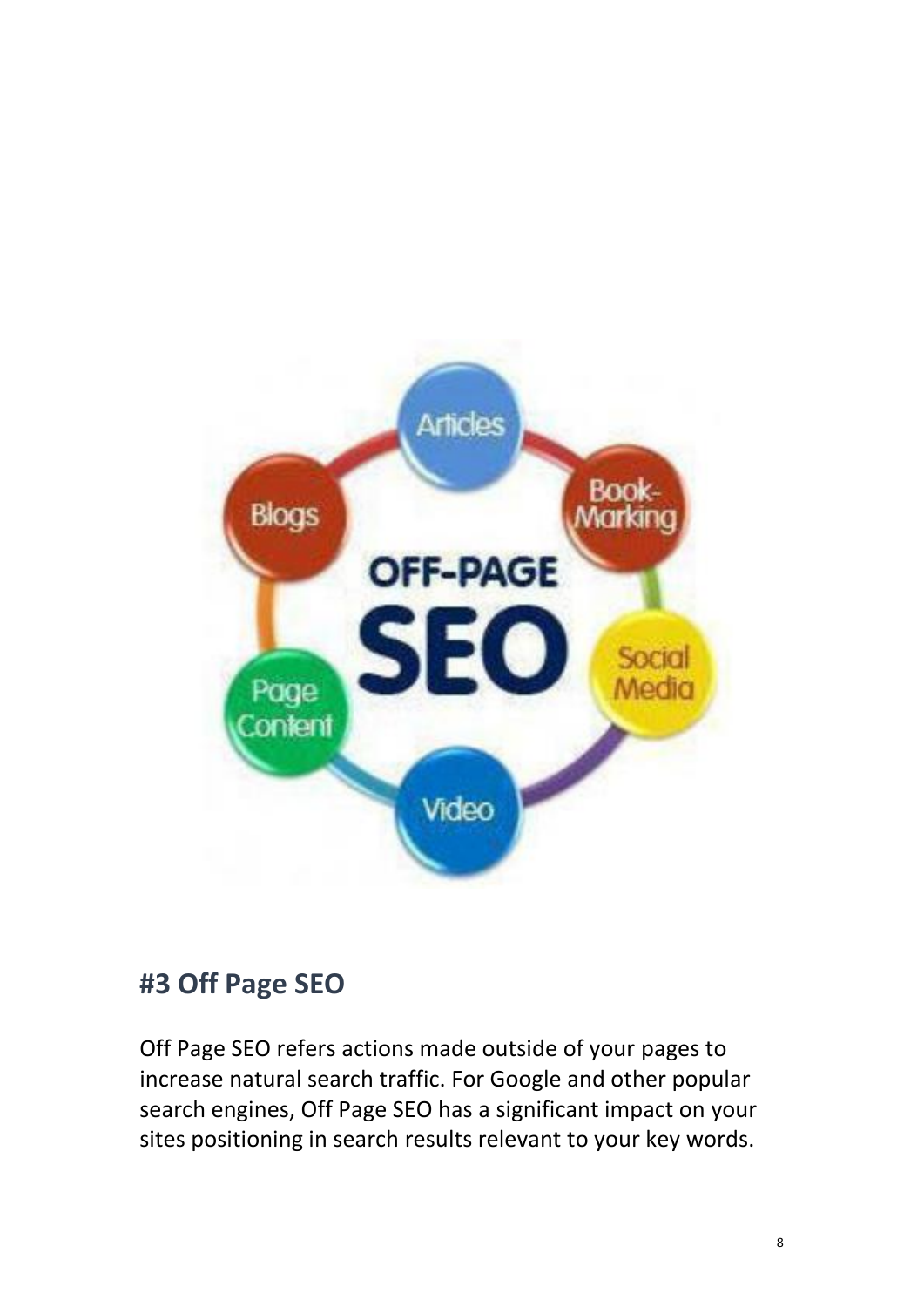The primary factor in Off Page SEO is what is referred to as back links to your site. Not only is the [number](https://www.marketingct.net/strategic-market-planning) of links to your site important, but also the quality of the sites that those links originate from.

A high quality link is viewed favorably by Google and the other major search engines as a "vote" and or "endorsement" of the client's website. This is referred to throughout the industry as "Passing Link Juice". Our Expert Team in our linking department will monitor, measure, and manage the linking structure of each account on a monthly basis. This ensures the client will receive the maximum value possible from each and every link pointing to their site.

Current content linking is another activity that goes to the heart of feeding Google & the others what they crave – Relevant, keyword rich, consistent and current content linking about the products and services the client seeks to be recognized for. These links will contain the chosen keyword phrases which are pointed either back to the client.

The key to success in Off Page SEO is secure links from sites that are:

- Popular which generally equates to high traffic
- Highly ranked for keywords that you are optimizing on
- Authoritative within their subject matter domain